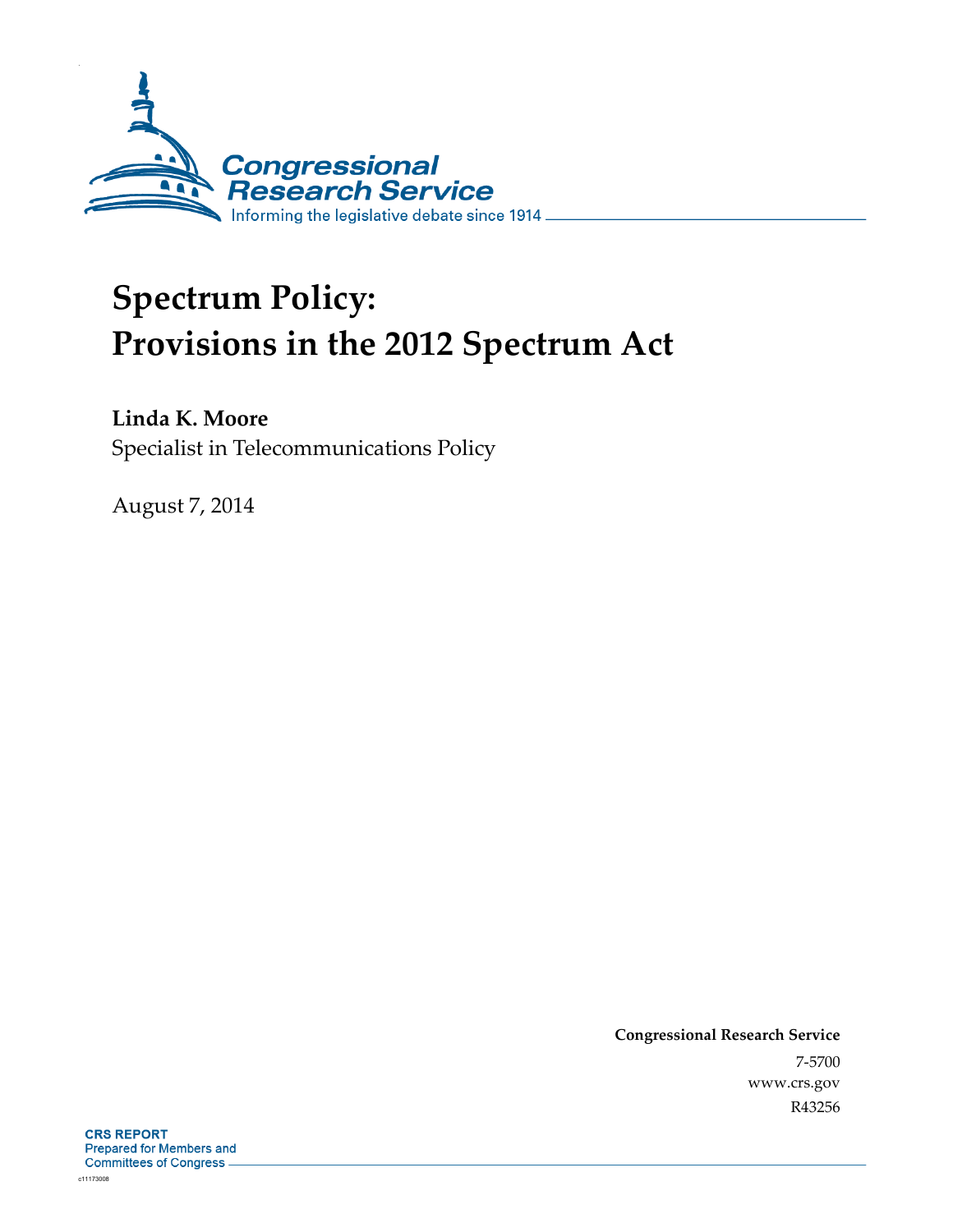## **Summary**

.

The Middle Class Tax Relief and Job Creation Act of 2012 (P.L. 112-96, signed February 22, 2012) contained provisions in Title VI that expedite the availability of spectrum for commercial mobile broadband. The provisions in Title VI—also known as the Public Safety and Spectrum Act, or the Spectrum Act—cover reallocation of spectrum, new assignments of spectrum rights, and changes in procedures for repurposing spectrum used by the federal government. The act established a process for television broadcasters to release spectrum licensed to them for auction as commercial licenses (Broadcast Incentive Auctions). The act also included provisions to apply future spectrum license auction revenues toward deficit reduction; to establish a planning and governance structure to deploy public safety broadband networks, using some auction proceeds for that purpose; and to assign additional spectrum resources for public safety communications.

Broadband capacity to support popular mobile services and devices, such as real-time viewing of video on smartphones, can be improved in several ways. Examples include (1) providing new spectrum for networks to expand; (2) investing in denser infrastructure; (3) developing new technologies, or (4) expanding opportunities for sharing spectrum. Provisions of the Spectrum Act focus on increasing the amount of spectrum as the key policy tool for spectrum management.

Going forward, other policy tools may need to be considered in order to make spectrum access more inclusive. Many policy makers and Members of Congress are concerned, for example, that the current structure of auctions to assign spectrum licenses does not provide enough opportunities for competition or new entrants into mobile communications markets. These concerns include the availability of spectrum for uses such as telemedicine or driverless vehicles. The spectrum needs of emerging technologies that some believe may be key drivers of future economic growth are not specifically addressed in the Spectrum Act and appear to receive scant attention from policy makers. In addition to autonomous vehicles, growth industries that are, at least in part, spectrum dependent include advanced robotics, cloud computing, and machine-tomachine communications (the Internet of Things).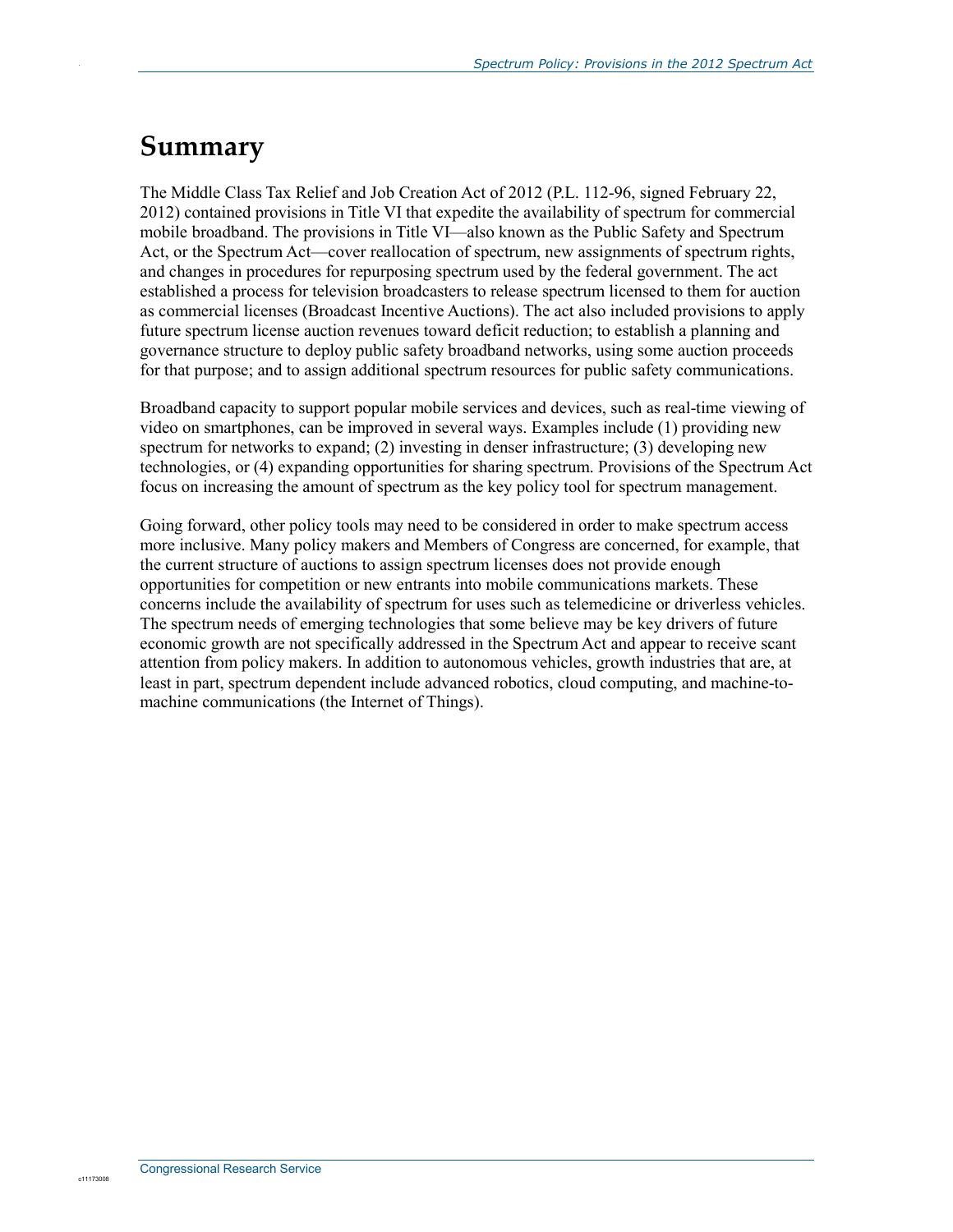## **Contents**

.

| Spectrum Policy Provisions in the Middle Class Tax Relief and Job Creation Act of 2012  2 |  |
|-------------------------------------------------------------------------------------------|--|
|                                                                                           |  |
|                                                                                           |  |
|                                                                                           |  |
|                                                                                           |  |
|                                                                                           |  |
|                                                                                           |  |
|                                                                                           |  |
|                                                                                           |  |
|                                                                                           |  |
|                                                                                           |  |
|                                                                                           |  |
|                                                                                           |  |
|                                                                                           |  |
|                                                                                           |  |
|                                                                                           |  |
|                                                                                           |  |

### **Contacts**

|--|--|--|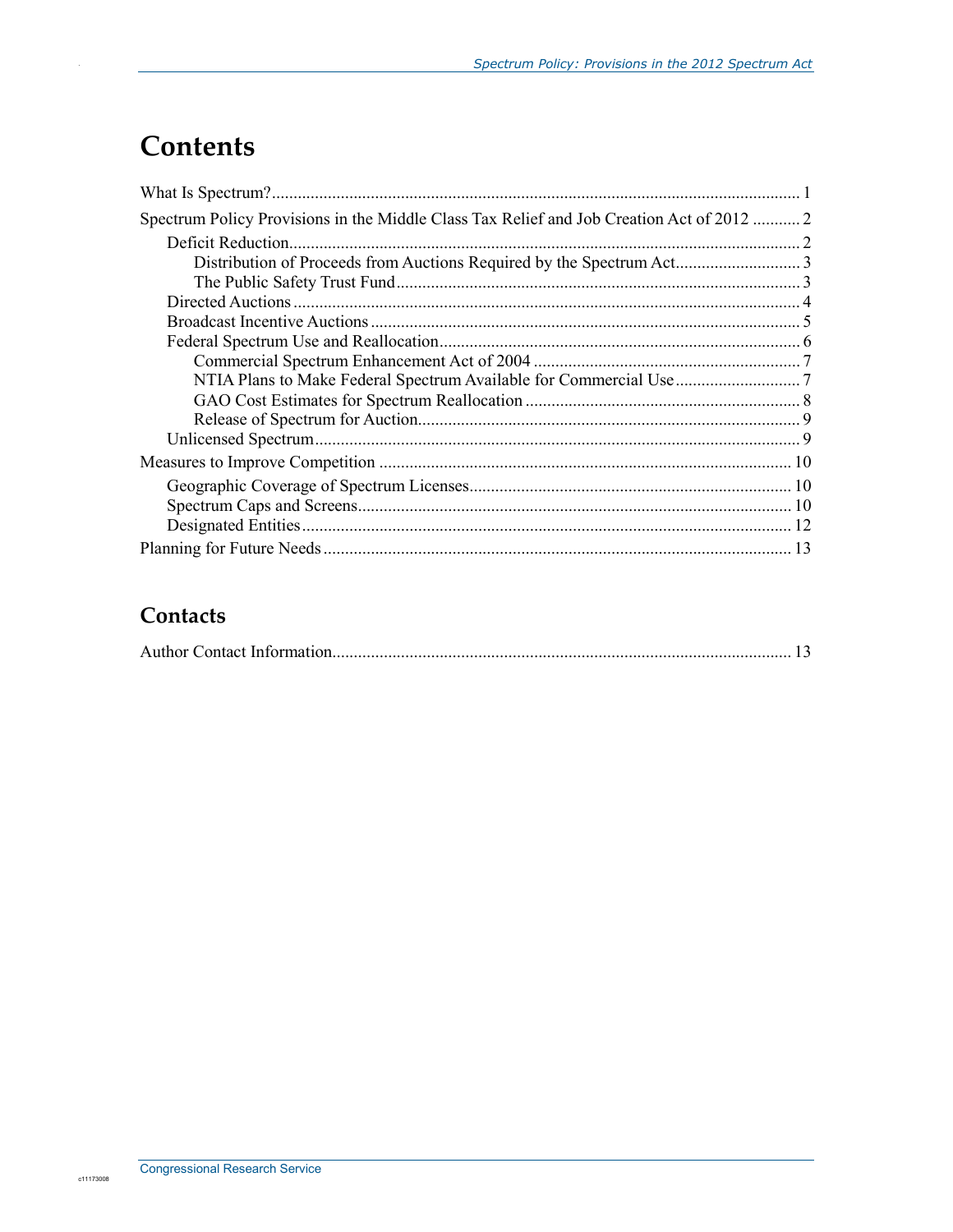## **What Is Spectrum?**

.

Electromagnetic spectrum, commonly referred to as radio frequency spectrum or wireless spectrum, refers to the properties in air that transmit electric signals and, with applied technology, can deliver voice, text, and video communications. The allocation and assignment<sup>1</sup> of radio frequency spectrum are managed by the Federal Communications Commission (FCC) for commercial and other nonfederal uses and by the National Telecommunications and Information Administration (NTIA) for federal government use.

Wireless broadband, $2$  with its rich array of services and content, requires new spectrum capacity to accommodate growth. Spectrum capacity is necessary to deliver high speed, high quality communications to consumers and businesses and also to support the communications needs of industries that use spectrum-dependent technologies.

Although radio frequency spectrum (air) is abundant, usable spectrum is currently limited by the constraints of applied technology. Spectrum policy therefore requires making decisions about how radio frequencies will be allocated and who will have access to them. Current spectrum policy is based on managing channels of radio frequencies to avoid interference.<sup>3</sup> The FCC, over many years, has developed and refined a system of exclusive licenses for users of specific frequencies. Auctions are a market-driven solution to assigning licenses to use specific frequencies and are a recent innovation in spectrum management and policy. Previously, the FCC granted licenses using a process known as "comparative hearings" (also known as "beauty contests"), and has used lotteries to distribute spectrum licenses. The FCC also allocates spectrum for designated purposes, such as WiFi, without assigning a license to a specific owner (unlicensed spectrum).

For purposes of allocation and assignment, spectrum is segmented into bands of radio frequencies measured in cycles per second, or hertz. Standard abbreviations for measuring frequencies include kHz—kilohertz or thousands of hertz; MHz—megahertz, or millions of hertz; and GHz gigahertz, or billions of hertz. The designation can refer to an entire band, such as the 700 MHz band, or to specific frequencies within a band. Most licenses are issued on a geographic basis, serving a specific area (license coverage). More than one license, therefore, is likely to have the same frequency designation.

Technology for commercial mobile services generally is designed to operate most efficiently on frequencies below 3 GHz, although the ceiling has moved higher as technology has changed, so that frequencies through 5 GHz are now considered desirable for commercial network deployment. Similarly, the bandwidth of assigned frequencies is increasing. With new technology, wider bandwidths have been shown to reduce interference and mitigate other problems hampering the efficient use of spectrum.

1

<sup>&</sup>lt;sup>1</sup> Spectrum is allocated for a type of use, such as television broadcasting or advanced wireless services, and assigned as licenses to specific users.

<sup>&</sup>lt;sup>2</sup> Broadband refers here to the capacity of the radio frequency channel. A broadband channel can quickly transmit live video, complex graphics, and other data-rich information as well as voice and text messages, whereas a narrowband channel might be limited to handling voice, text, and some graphics.

<sup>&</sup>lt;sup>3</sup> With technologies that rely on channel management, two signals can interfere with each other even if they are not at the same frequency, but are close in frequency. To avoid harmful interference, the signals must have frequencies that are sufficiently different, known as a "minimum separation."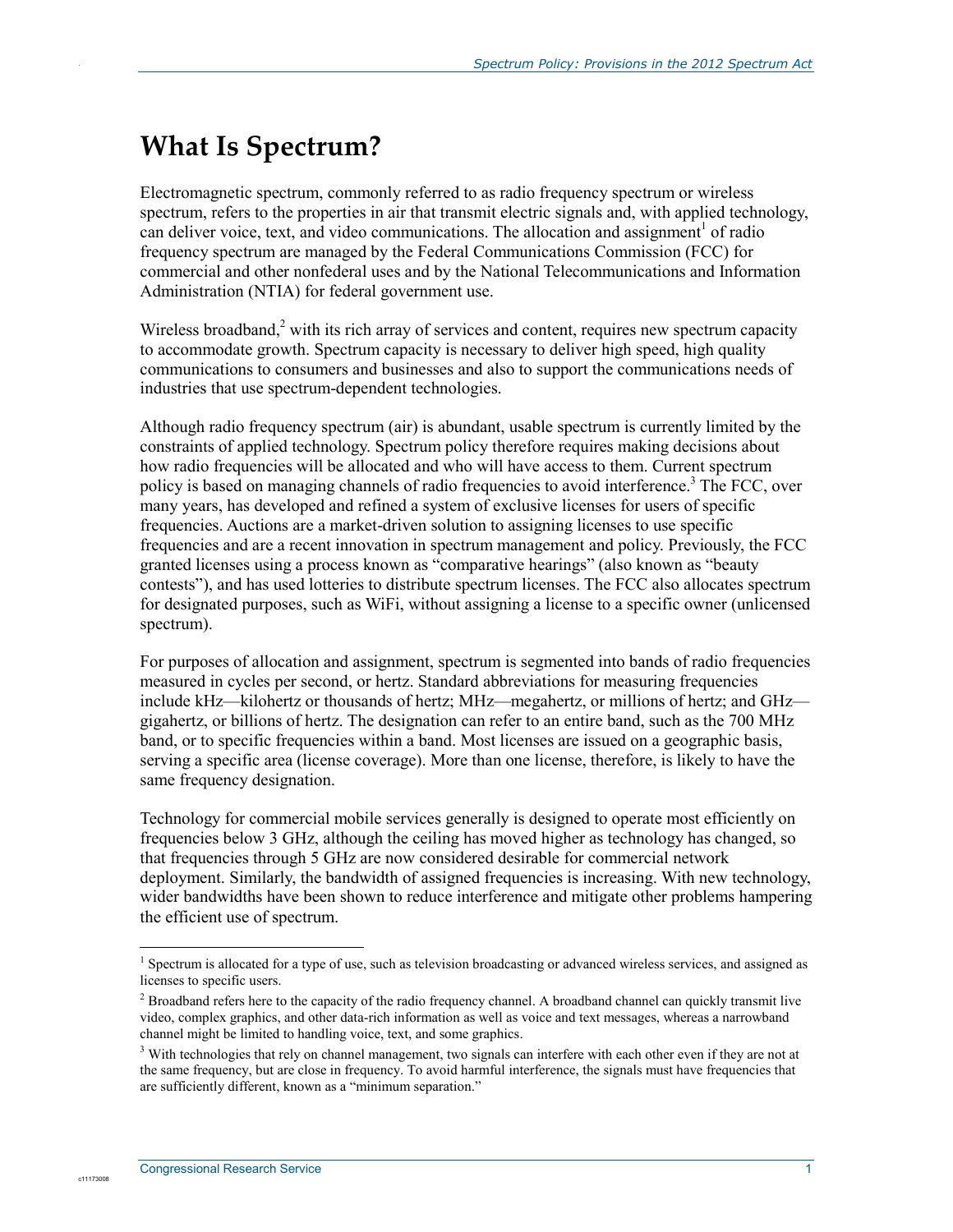## **Spectrum Policy Provisions in the Middle Class Tax Relief and Job Creation Act of 2012**

Provisions of Title VI of the Middle Class Tax Relief and Job Creation Act of 2012 (P.L. 112-96, signed into law on February 22, 2012) included expediting auctions of licenses for spectrum designated for mobile broadband; authorizing incentive auctions, which would permit television broadcasters to receive compensation for steps they might take to release some of their airwaves for mobile broadband; requiring that specified federal holdings be auctioned or reassigned for commercial use; and providing for the availability of spectrum for unlicensed use. Many of the provisions in Title VI, frequently referred to as the Public Safety and Spectrum Act, or Spectrum Act, focus on spectrum assignment within the existing regulatory framework, in which licenses for designated radio frequencies are awarded through competitive bidding systems (auctions).

Major provisions in the Spectrum Act that are summarized in this report cover

• Deficit reduction;

.

- Directed auctions;
- Incentive auctions for television broadcasters;
- Reallocation of spectrum from federal to commercial use; and
- Unlicensed spectrum.

Other provisions in the act, not covered in this report, include simplifying the approval of zoning requests for modification of cell towers at the state and local level $\hat{A}$  and putting in place measures to facilitate antenna placement on federal property. The act also has provided for the establishment of a new authority to plan and develop a nationwide public safety broadband network (FirstNet) and has included other measures in support of improved emergency communications<sup>5</sup>

## **Deficit Reduction**

The Spectrum Act has addressed the interlaced issues of spectrum access and deficit reduction. The issues are connected because, when radio frequency spectrum licenses are auctioned for commercial purposes by the FCC, the net proceeds are deposited in the U.S. Treasury.<sup>6</sup> The act has extended the FCC's auction authority until the end of FY2022. Because the FCC's authority would have expired at the end of FY2012, revenue from auctions held after FY2012 is considered new revenue.

<sup>1</sup> 4 Discussed in CRS Report RS20783, *Broadband Deployment: Legal Issues for the Siting of Wireless Communications Facilities and Amendments to the Pole Attachment Rule*, by Kathleen Ann Ruane.

<sup>5</sup> Measures in the act that apply to public safety are covered in CRS Report R42543, *The First Responder Network (FirstNet) and Next-Generation Communications for Public Safety: Issues for Congress*, by Linda K. Moore.

 $6$  47 U.S.C. §308 (j) (8). Net proceeds are the auction revenues minus the FCC's expenses. Congress has twice in the past amended the provision in order to use auction proceeds for other purposes by creating special funds to hold and disburse auction proceeds. The Commercial Spectrum Enhancement Act, Title II of P.L. 108-494, created the Spectrum Relocation Fund; the Deficit Reduction Act of 2005 created the Public Safety and Digital Television Transition Fund.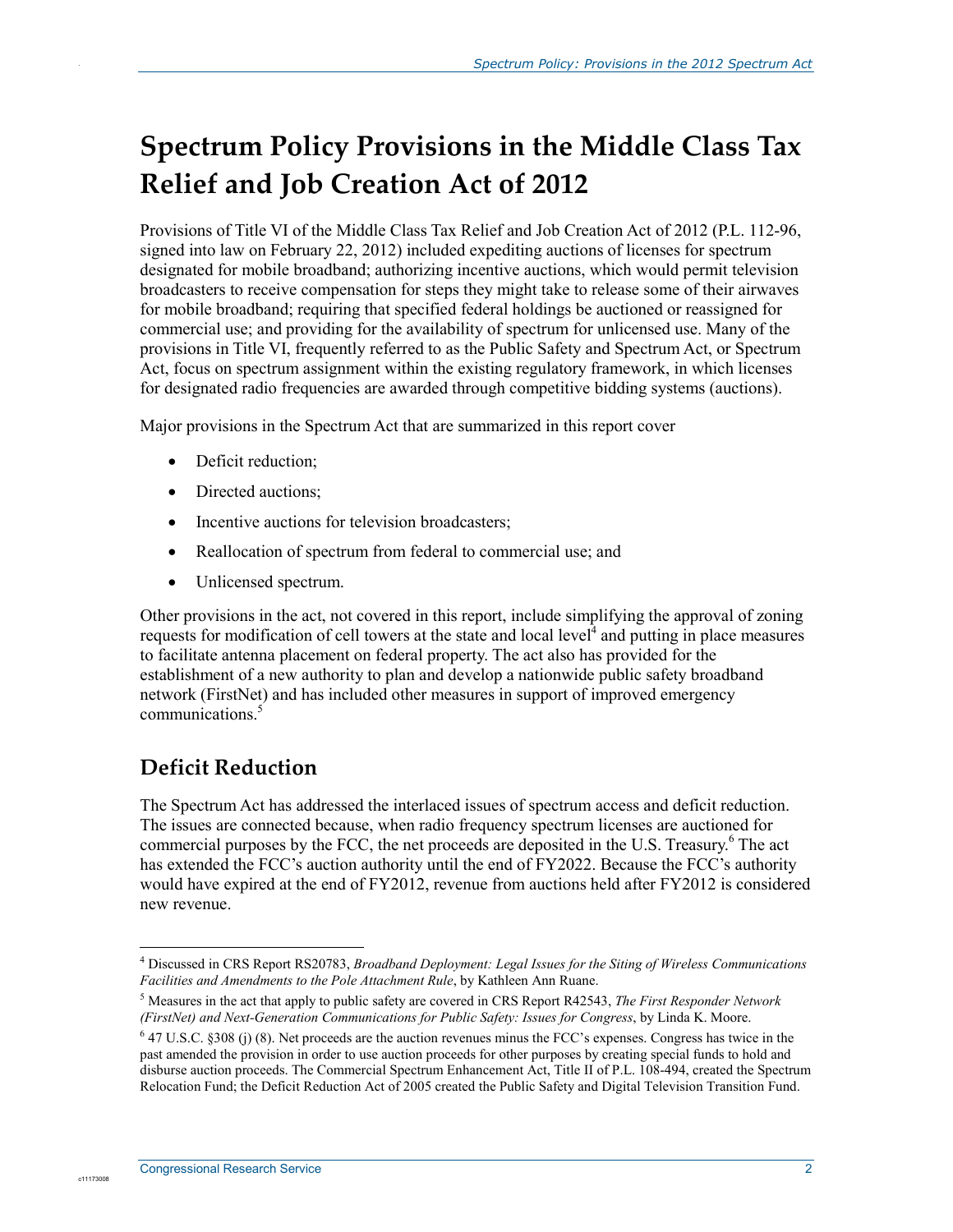The legislation that first authorized the FCC to establish "competitive bidding systems"<sup>7</sup> for a limited period was included in the Omnibus Budget Reconciliation Act of 1993 (P.L. 103-66). The Balanced Budget Act of 1997 gave the FCC auction authority until September 30, 2007. This authority was extended to September 30, 2011, by the Deficit Reduction Act of 2005 and to 2012 by the DTV Delay Act (P.L. 111-4). The Deficit Reduction Act of 2005 also specified that \$7.363 billion of proceeds from auctions required by the act be applied to deficit reduction.

#### **Distribution of Proceeds from Auctions Required by the Spectrum Act**

Most of the proceeds from auctions of licenses in designated spectrum as specified in the act are to be deposited directly into a Public Safety Trust Fund, created by the act, with nearly \$28 billion designated for purposes defined in the act,  $\delta$  including \$20.4 billion for deficit reduction.<sup>9</sup>

Proceeds from the sale of licenses of repurposed federal spectrum identified in the Spectrum Act will be directed first to the Spectrum Relocation Fund, to cover costs of moving federal users, with the balance going to the Public Safety Trust Fund. Proceeds from the sale of advanced wireless service licenses in the other spectrum bands identified by the act will go directly to the Public Safety Trust Fund. Proceeds from the auction of new licenses created by the release of television broadcasting spectrum will go to cover costs specified in the act, with the balance to the Public Safety Trust Fund.<sup>10</sup> Balances remaining in any fund created by the act will revert to the Treasury in  $2022$ <sup>11</sup>

#### **The Public Safety Trust Fund**

The law provides for transfers from a Public Safety Trust Fund that is created by the act to receive revenues from designated auctions of spectrum licenses. A major beneficiary of funding is FirstNet (First Responder Network Authority), the nationwide broadband network to be developed for public safety communications.

Auction proceeds are to be distributed in the following priority:

- To the NTIA, to reimburse the Treasury for funds advanced to cover the initial costs of establishing FirstNet: not to exceed \$2 billion.
- To the State and Local Implementation Fund for a grant program, as part of FirstNet: \$135 million.
- To the Network Construction Fund for FirstNet, for costs associated with building the nationwide network and for grants to states that qualify to build their own networks: \$7 billion, reduced by the amount advanced to establish FirstNet in the first round of funding.

1

c11173008

 $7$  47 U.S.C. §308 (j) (3).

<sup>8</sup> P.L. 112-96, §6413.

<sup>9</sup> P.L. 112-96, §6413, 126 STAT. 235-236.

<sup>10</sup> P.L. 112-96, §6401 126 STAT. 223-224.

<sup>11</sup> P.L. 112-96, §6413, 126 STAT. 236.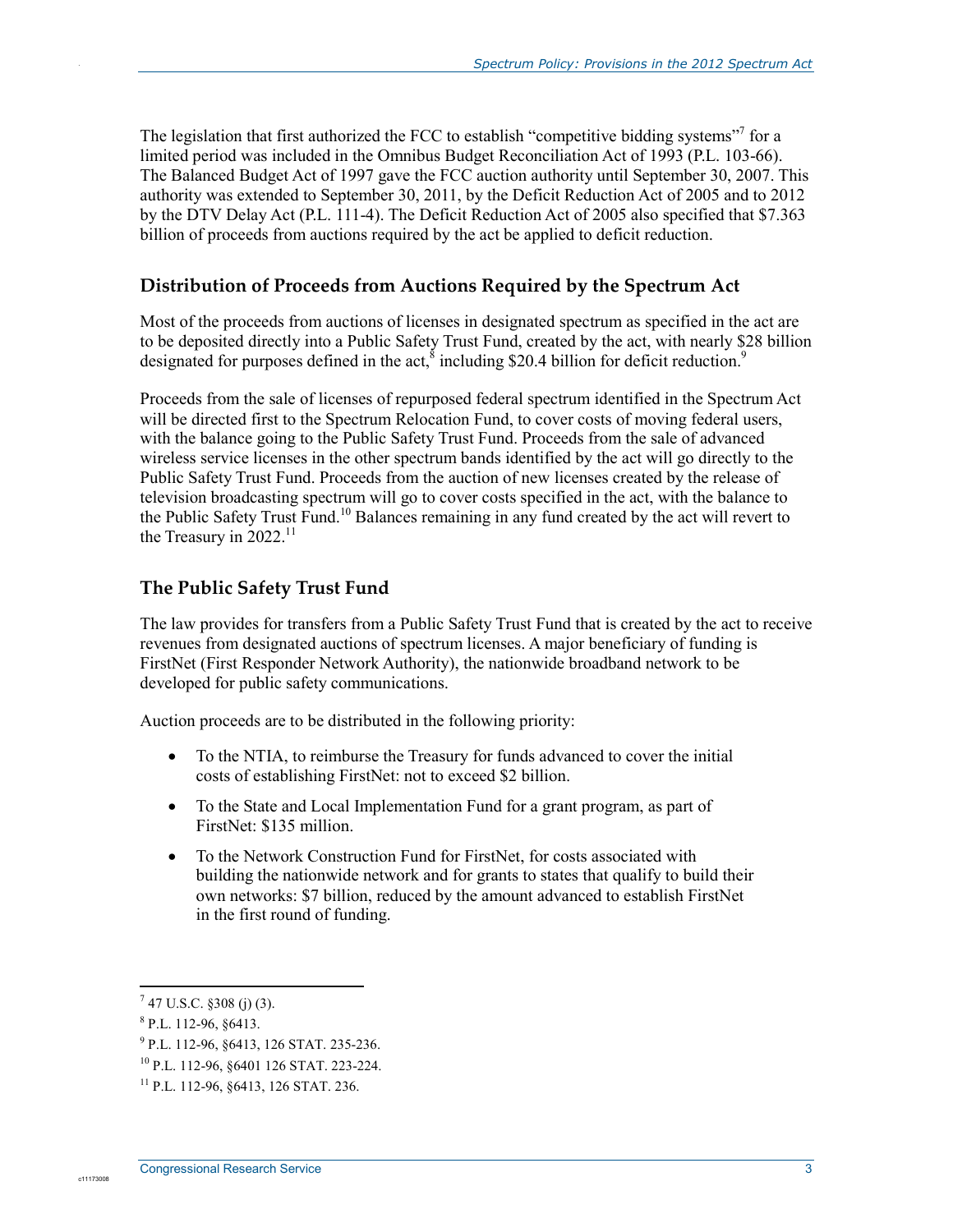- To the National Institute of Standards and Technology (NIST) for public safety research: \$100 million.
- To the Treasury for deficit reduction: \$20.4 billion.
- To the NTIA and the National Highway Traffic Safety Administration for a grant program to improve 911 services: \$115 million.
- To NIST for public safety research, phase two: \$200 million.
- To the Treasury for deficit reduction: any remaining amounts from designated auction revenues.

## **Directed Auctions**

.

The Spectrum Act required the FCC and the NTIA to identify specific bands for auction from spectrum designated for commercial advanced wireless services and for federal use, and in most cases to commence the auction process within three years. The act mandated spectrum license auctions for frequencies at 1915-1920 MHz; 1995-2000 MHz; 2155-2180 MHz; an additional 15 MHz to be identified by the FCC; and 15 MHz of spectrum between 1675 and 1710 MHz, subject to conditions in the act. The Secretary of Commerce was required to submit a report to the President identifying 15 MHz of spectrum between 1675 and 1710 MHz for reallocation from federal to nonfederal use.12 The NTIA reaffirmed an initial recommendation to reassign 1695- 1710 MHz and submitted a report, as required by the act, recommending that the FCC reallocate the band for commercial use.<sup>1</sup>

The act required that these auctions be completed and licenses issued by February 22, 2015, which would require that the auctions commence no later than the third quarter of  $2014$ .<sup>14</sup> These licenses would provide at least 65 MHz of new spectrum for commercial broadband.

The FCC scheduled the first designated auction for January 2014. Frequencies at 1915-1920 MHz and 1995-2000 MHz, known as the H Block, were offered in Auction 96. The reserve price was set at \$1.56 billion, that is, the combined final bids for all licenses offered must total at least \$1.56 billion.<sup>15</sup> The licenses cover 176 Economic Areas.<sup>16</sup> Auction 96 was completed on February 27, 2014, with a total winning bid of  $$1.564$  billion.<sup>17</sup>

<sup>1</sup> 12 P.L. 112-96, §6401, 126 STAT. 223.

<sup>&</sup>lt;sup>13</sup> Department of Commerce, Identification of 15 Megahertz of Spectrum Between 1675 and 1710 MHz for Reallocation from Federal Use to Non-Federal Use Pursuant to Section 640 (a) of the Middle Class Tax Relief and Job Creation Act of 2012; Report to the President, February 2013, at http://www.ntia.doc.gov/report/2013/report-presidentidentification-15-mhz-spectrum-between-1675-mhz-and-1710-mhz-reallocati.

<sup>&</sup>lt;sup>14</sup> See FCC, "Remarks of Commissioner Jessica Rosenworcel, CTIA 2013—The Mobile Marketplace, Las Vegas, Nevada, May 22, 2013, at http://www.fcc.gov/document/commissioner-rosenworcels-speech-ctia-2013.

<sup>&</sup>lt;sup>15</sup> FCC Public Notice, "Auction of H Block Licenses in the 1915-1920 MHz and 1995-2000 MHz Bands," AU Docket No. 13-178, September 13, 2013, http://www.fcc.gov/article/da-13-1885a1.

<sup>&</sup>lt;sup>16</sup> An Economic Area (EA) is a geographic area established by the Bureau of Economic Analysis of the Department of Commerce and used by the FCC to define the coverage of spectrum licenses for certain services. There are 172 EAs, plus three EA-like areas, encompassing the Northern Mariana Islands, Guam, American Samoa, the United States Virgin Islands, and Puerto Rico. FCC map at http://wireless.fcc.gov/auctions/data/maps/ea.pdf.

<sup>&</sup>lt;sup>17</sup> FCC Public Notice, "Winning Bidder Announced for Auction 96," DA 14-279, February 28, 2014, http://transition.fcc.gov/Daily\_Releases/Daily\_Business/2014/db0228/DA-14-279A1.pdf.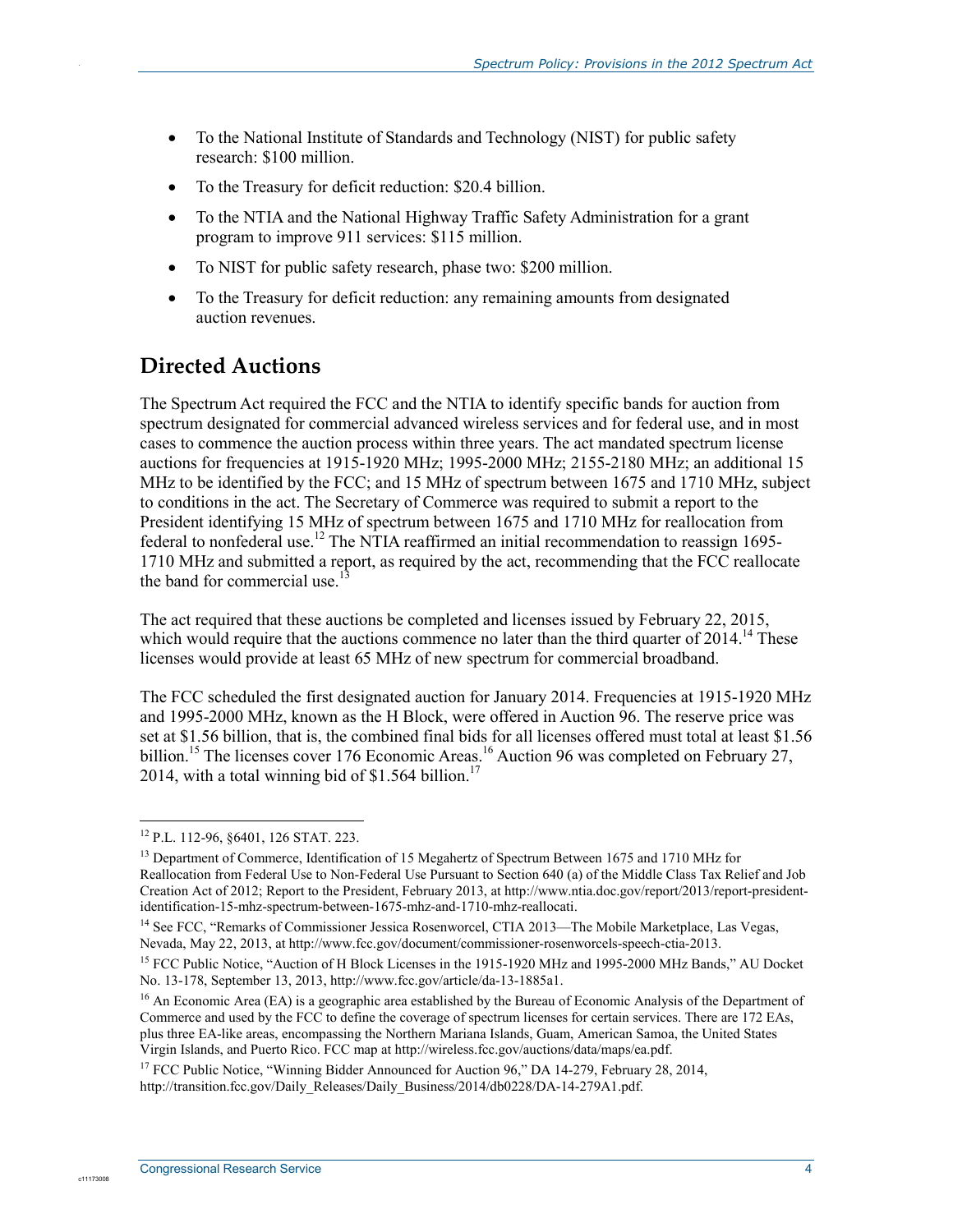The FCC is preparing to auction spectrum licenses for an additional 65 MHz of frequencies (Auction 97) that would complete the mandate for certain auctions by 2015.<sup>18</sup> The frequencies cover 1695-1710 MHz; 1755-1780 MHz; and 2155-2180 MHz. The proposed reserve price (minimum acceptable bid value) is \$10.6 billion, of which \$5.1 billion is to be applied to the costs of relocation or sharing of frequencies now used by the federal government.

### **Broadcast Incentive Auctions**

.

The Spectrum Act has permitted the FCC to conduct incentive auctions, that is, to establish a mechanism whereby spectrum capacity may be relinquished for auction by some license-holders, who would then share in the proceeds.<sup>19</sup> Many commercial wireless licenses can be resold directly by their license-holders for comparable uses; the purpose of incentive auctions is to reward license-holders, such as television broadcasters, who repurpose their spectrum for a different use. Although incentive auctions might be used for other types of license-holders, the act specifically addresses spectrum assignments for over-the-air television broadcasters.

The act established procedures and guidelines for the FCC to follow in reallocating television broadcasting spectrum licenses for commercial auction. Through a reverse auction process, the broadcasters would establish the amount of compensation they are willing to accept for the spectrum they voluntarily release for auction. Additionally, broadcasters that do not voluntarily relinquish spectrum rights, but are required to relocate or incur certain other costs, may be compensated. In lieu of cash payments as compensation for relocation, broadcasters may choose to accept regulatory relief that would allow new uses for their spectrum.

Spectrum voluntarily released by TV broadcasters would be repurposed for commercial broadband communications, with licenses sold through what the law refers to as a "forward auction." At least one successful reverse auction is required to set minimum prices for a forward auction. For the results of a forward auction to be valid, auction proceeds must at a minimum cover (1) payments to broadcasters that relinquished spectrum for auction, (2) the costs to the FCC of conducting the auctions, and (3) the estimated costs for relocation of other broadcasters, which are not to exceed \$1,750 million, deposited in a TV Broadcaster Relocation Fund for relocation costs. If auction revenues do not cover costs as specified in the act, the FCC may not assign new licenses and planned reassignments and reallocations may not occur. If the reverse auction and forward auction conditions are met, the FCC may "make such reassignments of televisions channels" as appropriate in its consideration, subject to certain conditions. Examples of conditions include a general prohibition against reassigning licenses to frequencies from one band to a band below an existing assignment, and obligations to determine that a reassigned channel is not adversely affected by cross-border channel assignment agreements with Canada and Mexico. The auction and channel reassignment process may only occur once.

Among the many challenges the FCC faces in establishing incentive auctions is identifying a band plan that will meet the many goals and requirements of the legislation. The band plan must identify which portion of the broadcaster spectrum should be released and how it will be divided into licenses that can be successfully auctioned.

1

<sup>18</sup> FCC, *Auction of Advanced Wireless Services (AWS-3) Licenses Scheduled for November 13, 2014*, Docket No. 14- 78, July 23, 2014, http://transition.fcc.gov/Daily\_Releases/Daily\_Business/2014/db0725/DA-14-1018A1.pdf. 19 P.L. 112-96, §6402, 126 STAT. 224.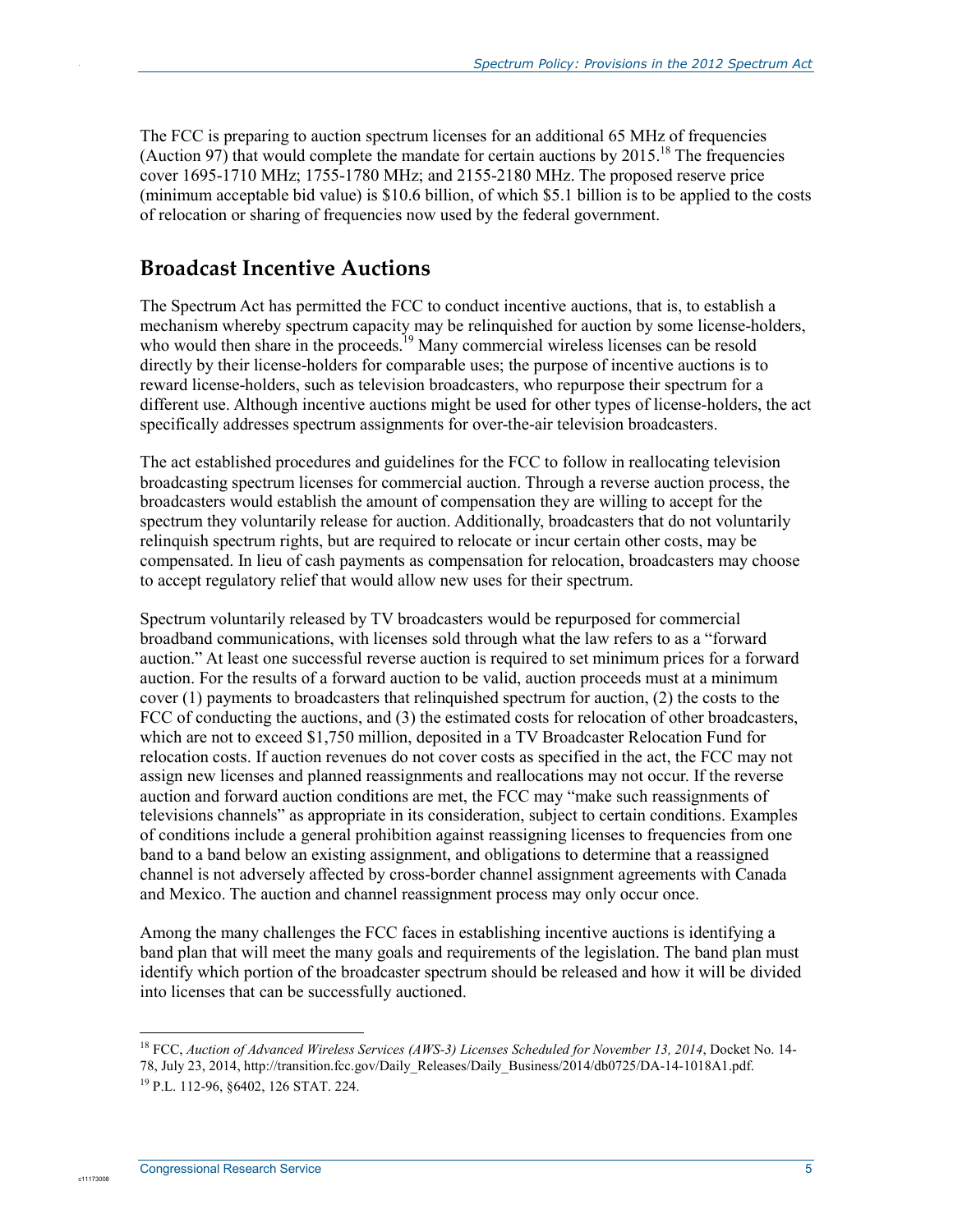To increase participation in the Broadcast Incentive Auction,<sup>20</sup> actions the FCC announced on May 15, 2014,<sup>21</sup> include

- Creating smaller license coverage areas within EAs (called Partial Economic Areas, PEAs) ;
- Assigning licenses for 5 MHz of paired spectrum, with an initial term of 12 years;
- Applying various measurements of spectrum ownership intended to handicap the ability of Verizon and AT&T to acquire licenses in certain areas.
- Reconsidering qualifications for Designated Entities based on a separate proceeding that may subsequently be applied to the Broadcast Incentive Auction;
- Requiring interoperability across the entire 600 MHz band;
- Applying to the 600 MHz band the same technical rules as for the 700 MHz band.

The outcome of the forward auction for spectrum licenses depends on the results of the reverse auction in which the broadcasters agree to the price at which they will release spectrum. Based on the amount of spectrum released by the broadcasters, a block of spectrum will be set aside in each market with competitive bidding open to Sprint, T-Mobile, and any entrant deemed not to have national network coverage. If, for example, 60 MHz of spectrum is made available by broadcasters, 20 MHz will be reserved; as described by the staff report, all registered bidders would be eligible to compete for licenses in the remaining 40 MHz. Verizon and AT&T may also be allowed to bid on reserved licenses, if there is insufficient bidding activity.

To increase innovation and usage of unlicensed spectrum, the FCC also announced steps intended to maximize the amount of spectrum available for TV White Spaces.

#### **Federal Spectrum Use and Reallocation**

The Spectrum Act addressed how spectrum resources might be repurposed from federal to commercial use through auction or sharing, and how the cost of such reassignment would be defined and compensated, among other provisions.<sup>22</sup> The Commercial Spectrum Enhancement Act of 2004 (P.L. 108-494, Title II) was amended to facilitate the transfer of spectrum rights to commercial purchasers from the agencies relinquishing spectrum. (See following section.) Expenditures incurred by federal agencies for planning may now be included among those costs eligible for reimbursement as part of the transfer of spectrum to the commercial sector. Other reimbursable costs cover a wide range of technical options, including spectrum sharing. Although spectrum sharing to facilitate the transition from federal to commercial use is supported in the

1

c1117300

<sup>&</sup>lt;sup>20</sup> FCC Docket GN 12-268; the FCC provides information on the auction preparations at http://wireless.fcc.gov/ incentiveauctions/learn-program/.

<sup>&</sup>lt;sup>21</sup> FCC, "Staff Summary: Incentive Auction Report and Order," May 15, 2014, http://www.fcc.gov/document/staffsummary-incentive-auction-report-and-order and *Report and Order*, Docket No. 12-268, released June 2, 2014, http://www.fcc.gov/document/fcc-adopts-rules-first-ever-incentive-auction-0.

 $^{22}$  P.L. 112-96, 86701, 126 STAT, 245 et seq.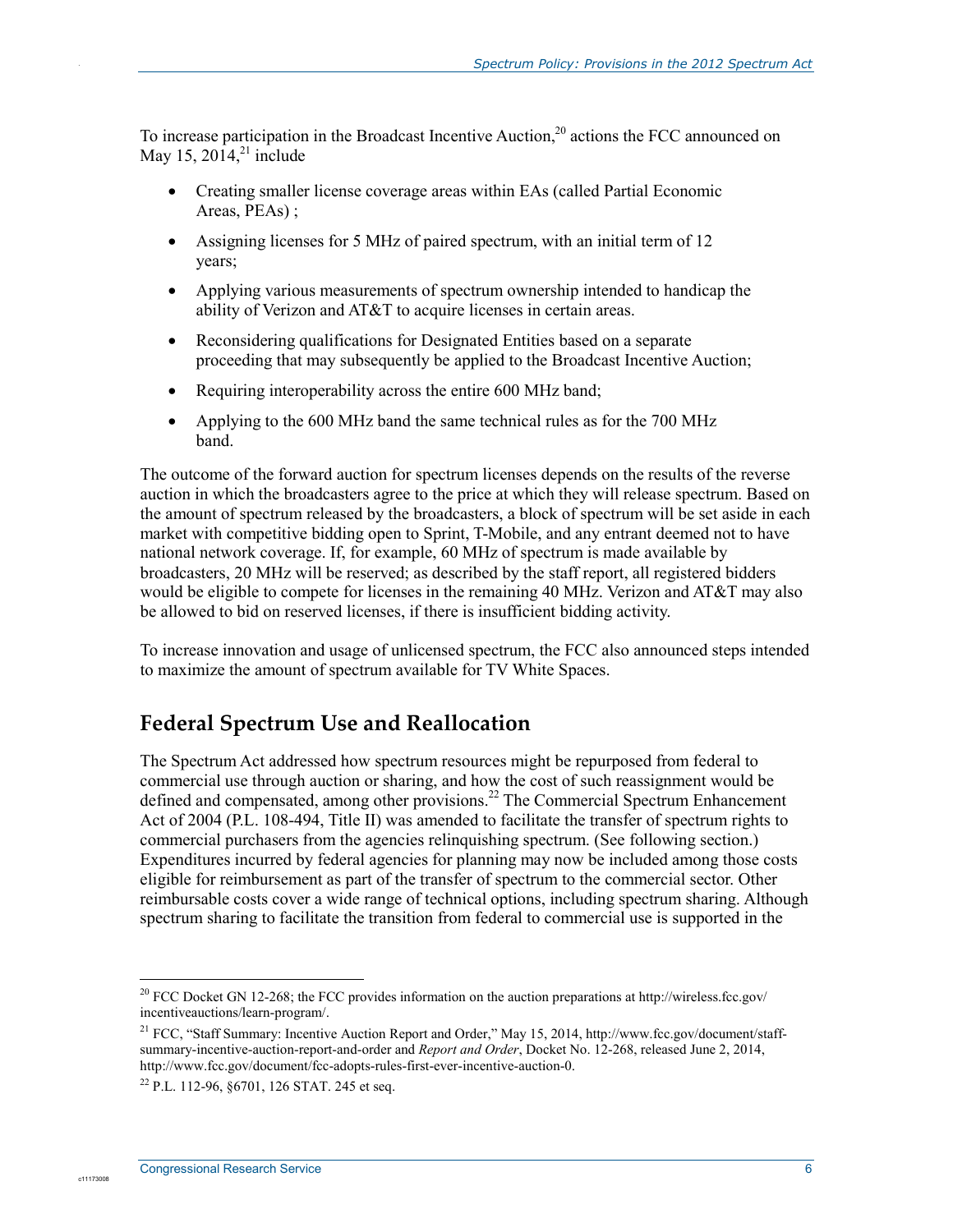act's provisions, the NTIA has been required to give priority to reallocation options that assign spectrum for exclusive, nonfederal uses through competitive bidding.

The act required the establishment of a Technical Panel within the NTIA to review transition plans that each federal agency must prepare in accordance with provisions in the act. The Technical Panel is required to have three members qualified as a radio engineer or technical expert. The Director of the Office of Management and Budget, the Assistant Secretary of Commerce for Communications and Information Administrator of the NTIA), and the Chairman of the FCC have been required to appoint one member each. A full discussion and interpretation of provisions of the act as regards the technical panel and related procedural requirements such as dispute resolution have been published by the NTIA as part of the rulemaking process.<sup>23</sup>

#### **Commercial Spectrum Enhancement Act of 2004**

The Commercial Spectrum Enhancement Act of 2004 put in place statutory rules for covering the costs to federal agencies of relocating wireless communications facilities to new spectrum assignments. The act created the Spectrum Relocation Fund to provide a means for federal agencies to recover relocation costs directly from auction proceeds when they are required to vacate spectrum slated for auction. In effect, successful commercial bidders cover the costs of relocation. Among key provisions of the act were requirements that the auctions must recoup at least 110% of the costs projected by the NTIA, and that unused funds would revert to the Treasury after eight years. These provisions remain in effect. Specific frequencies were designated for immediate auction<sup>24</sup> by the Commercial Spectrum Enhancement Act but the law was written to apply to any federally used frequencies scheduled for reallocation and possible auction.<sup>25</sup>

#### **NTIA Plans to Make Federal Spectrum Available for Commercial Use**

The NTIA, with input from the Policy and Plans Steering Group (PPSG),  $^{26}$  has produced a 10-year plan and timetable that identifies bands of spectrum that might be available for commercial wireless broadband service. As part of its planning efforts, the NTIA prepared a "Fast Track Evaluation" of spectrum that might be made available in the near future.<sup>27</sup> Specific recommendations were to make available 100 MHz of spectrum within bands 3550 -3650 MHz. The FCC has opened a proceeding for the 3.4GHz band, which may be turned into an "innovation

1

c1117300

<sup>23</sup> NTIA, *Notice of Proposed Rulemaking*, July 17, 2012, and replies, docket no. 110627357-2209-03 at http://www.ntia.doc.gov/federal-register-notice/2012/technical-panel-and-dispute-resolution-board-nprm. Final Rule, January 25, 2013, at http://www.ntia.doc.gov/federal-register-notice/2013/spectrum-relocation-final-rule-technicalpanel-and-dispute-resolution-b.

 $^{24}$  Following the procedures required by the act, the FCC scheduled an auction for Advanced Wireless Services (AWS), designated Auction 66, which was completed on September 18, 2006. The AWS auction attracted nearly \$13.9 billion in completed bids. The cost to move federal agencies to new spectrum locations was set at almost \$936 million.

<sup>25</sup> The creation of the Spectrum Relocation Fund is discussed in CRS Report RS21508, *Spectrum Management and Special Funds*, by Linda K. Moore.

<sup>&</sup>lt;sup>26</sup> Created in response to Department of Commerce recommendations to improve spectrum efficiency through better management, see http://www.ntia.doc.gov/legacy/reports/specpolini/factsheetspecpolini\_06242004.htm.

<sup>27</sup> NTIA, *An Assessment of Near-Term Viability of Accommodating Wireless Broadband Systems in the 1675-1710 MHZ, 1755-1780 MHz, 3500-3650 MHz, and 4200-4220 MHz, 4380-4400 MHZ Bands (President's Spectrum Plan Report)*, November 15, 2010, at http://www.ntia.doc.gov/report/2010/assessment-near-term-viability-accommodatingwireless-broadband-systems-1675-1710-mhz-17.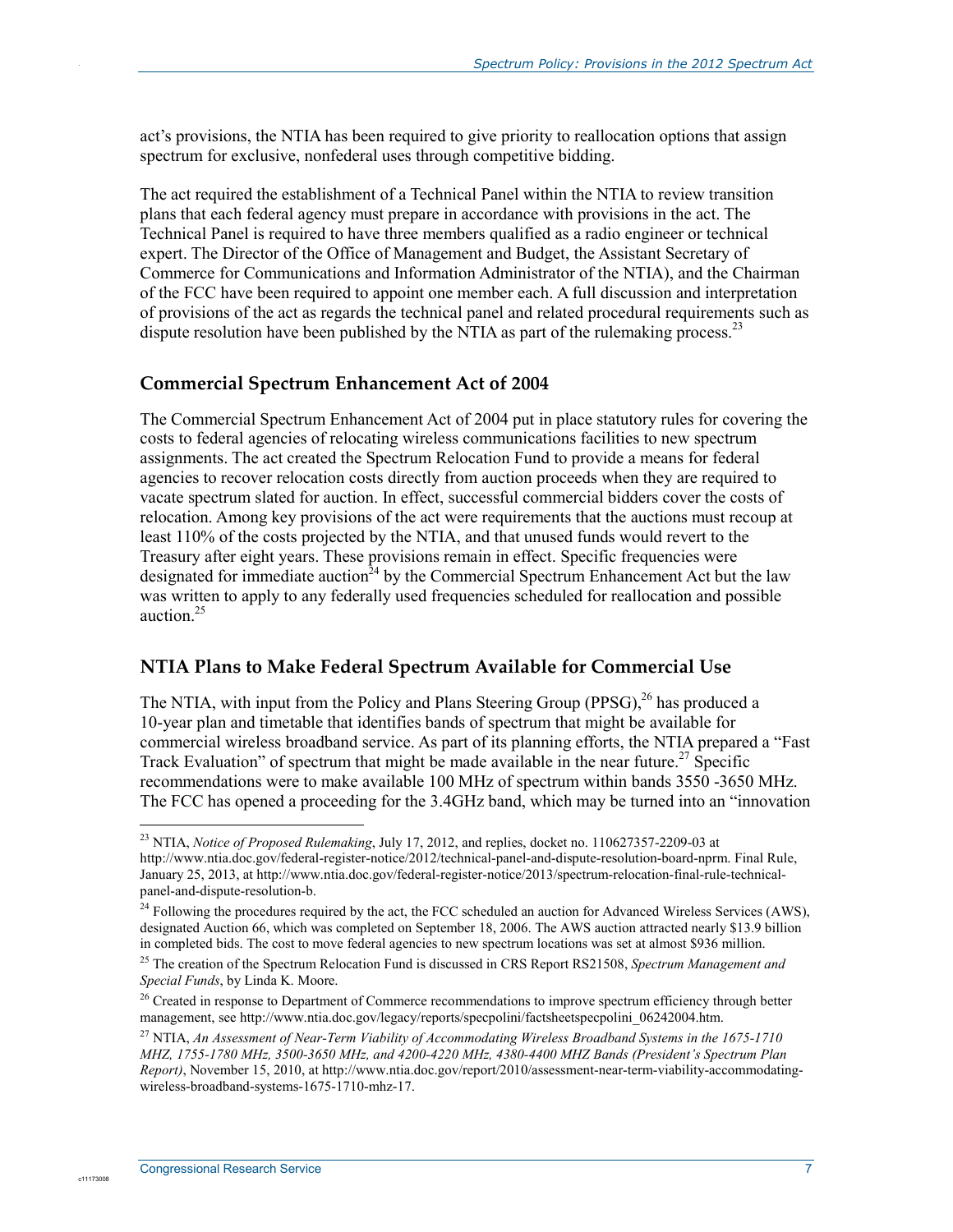band" for small cell networks. <sup>28</sup> The fast track evaluation also recommended studying two 20 MHz bands to be identified within 4200-4400 MHz for possible repurposing.

Working through the PPSG, the NTIA studied federal spectrum use by more than 20 agencies with over 3,100 separate frequency assignments in the 1755-1850 MHz band.<sup>29</sup> After evaluating the multiple steps involved in transferring current uses and users to other frequency locations, the NTIA concluded that it would cost \$18 billion to clear federal users from all 95 MHz of the band. Based on this assessment, the NTIA report included recommendations for seeking ways for federal and commercial users to share many of the frequencies, although some frequencies were identified to be cleared for auction to the private sector. DOD estimated that relocation of its users from the 1755-1850 MHz band to clear spectrum would cost \$12 billion if the bands were fully cleared. Industry estimates have valued the licenses at as much as \$12 billion.

The NTIA assumptions for the estimates of the cost of relocating federal agencies from the 1755- 1850 MHz band were challenged at a hearing of the House Committee on Energy and Commerce, Subcommittee on Communications and Technology, $30$  leading to a request to the Government Accountability Office (GAO) to examine the process. In particular, the NTIA was criticized during the hearing by some committee members for not separately evaluating the 1755-1780 MHz band, which might be auctioned separately with another spectrum band already available for commercial use. At the hearing, the GAO provided testimony regarding its preliminary findings on spectrum sharing $31$  and followed up with a report.<sup>32</sup> Both the hearing and the report indicated that spectrum sharing technology and policies were largely undeveloped. Some of the options to encourage sharing spectrum, as identified by the GAO, include considering spectrum usage fees to provide economic incentive for more efficient use and sharing; identifying more spectrum that could be made available for unlicensed use; encouraging research and development of technologies that can better enable sharing; and improving and expediting regulatory processes related to sharing. Given the challenges for implementing spectrum sharing policies, the GAO found that further study by the NTIA and the FCC was needed.

#### **GAO Cost Estimates for Spectrum Reallocation**

In a hearing before the Senate Committee on Armed Services, Subcommittee on Strategic Forces,<sup>33</sup> the GAO presented preliminary findings on DOD estimates of reallocation costs from some radio frequencies.<sup>34</sup> The GAO evaluated DOD relocation cost estimates of \$12 billion for

1

c1117300

<sup>28</sup> FCC, *Further Notice of Proposed Rulemaking,* GN Docket No. 12-354, released April 23, 2014.

<sup>29</sup> U.S. Department of Commerce, *An Assessment of the Viability of Accommodating Wireless Broadband in the 1755- 1850 MHz Band,* March 2012, at http://www.ntia.doc.gov/report/2012/assessment-viability-accommodating-wirelessbroadband-1755-1850-mhz-band.

<sup>&</sup>lt;sup>30</sup> Hearing, House of Representatives, Committee on Energy and Commerce, Subcommittee on Communications and Technology, "Creating Opportunities Through Improved Government Spectrum Efficiency," September 13, 2012.

<sup>31</sup> GAO, *Spectrum Management: Federal Government's Use of Spectrum and Preliminary Information on Spectrum Sharing*, September 13, 2012, GAO-12-1018T, at http://www.gao.gov/products/GAO-12-1018T.

<sup>32</sup> GAO, *Spectrum Management: Incentives, Opportunities, and Testing Needed to Enhance Spectrum Sharing*, November 14, 2012, GAO-13-7, at http://gao.gov/products/GAO-13-7.

<sup>&</sup>lt;sup>33</sup> Hearing, Senate, Committee on Armed Services, Subcommittee on Strategic Forces, "Oversight: Military Space Programs and Views on DoD Usage of the Electromagnetic Spectrum," April 24, 2013.

<sup>34</sup> GAO, *Spectrum Management: Preliminary Findings on Federal Relocation Costs and Auction Revenues*, April 24, 2013, GAO-13-563T, at http://www.gao.gov/products/GAO-13-563T. Full report, GAO-13-472 at http://www.gao.gov/ products/GAO-13-472.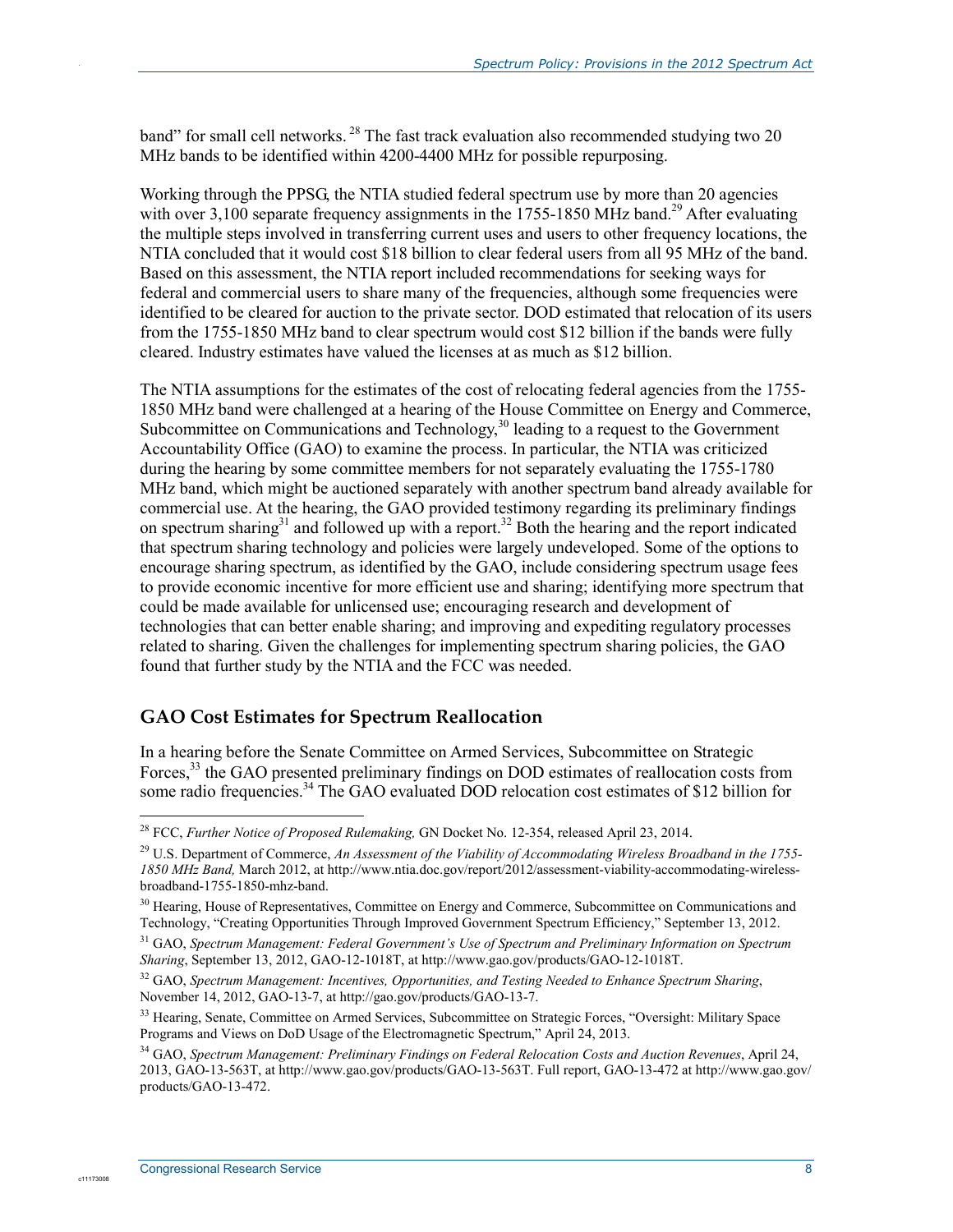frequencies at 1755-1850 MHz and reported that the "preliminary cost estimate substantially or partially met GAO's identified best practices." In particular, the GAO noted the variable nature of a number of assumptions for costs and revenues, such as the characteristics of the spectrum to which services would be relocated, the availability of new technology, and market demand for spectrum.

#### **Release of Spectrum for Auction**

Federal frequencies at 1695-1710 MHz and 1755-1780 MHz will be reassigned for commercial use on a shared basis with federal incumbents in Auction 97.<sup>35</sup> The frequencies at 1755-1780 MHz are to be paired with unencumbered spectrum already allocated for commercial use at 2155- 2180 MHz; auction of the latter frequencies is required by the Spectrum Act. The released federal frequencies are to be shared indefinitely with multiple federal incumbents, although some systems are to migrate to other frequencies. The frequencies at 1695-1710 MHz will be auctioned as unpaired spectrum on a shared basis with weather satellites systems. Licensees are obligated to coordinate with federal users to avoid harmful interference and to meet other requirements of transition plans.<sup>36</sup> The transition plans are posted on the NTIA website.<sup>37</sup>

## **Unlicensed Spectrum**

Unlicensed spectrum is not sold to the highest bidder and used for the services provided by the license-holder but is instead accessible to anyone using wireless equipment certified by the FCC for those frequencies. Both commercial and noncommercial entities use unlicensed spectrum to meet a wide variety of monitoring and communications needs. Suppliers of wireless devices must meet requirements for certification to operate on frequency bands designated for unlicensed use. Examples of unlicensed use include garage door openers and WiFi communications. WiFi provides wireless Internet access for personal computers and handheld devices and is also used by businesses to link computer-based communications within a local area. Links are connected to a high-speed landline either at a business location or through hotspots. Hotspots are typically located in homes or convenient public locations.

New technologies are being developed by companies in various industry sectors to expand the usefulness of unlicensed spectrum without causing interference. For example, to use unassigned spectrum, known as white spaces, between broadcasting signals of digital television, geolocation database technology is being put in place to identify unencumbered airwaves. Similar technologies are being considered to expand the availability of spectrum for unlicensed use at 5 GHz. Commercial providers, such as for wireless Internet, currently share parts of the spectrum at 5 GHz with federal users. With the objective of improving future WiFi capacity, the Spectrum Act required new studies and evaluations of frequencies at 5 GHz.<sup>38</sup>The FCC was required to

1

c1117300

<sup>35</sup> FCC, Public Notice, *Auction of Advanced Wireless Services (AWS-3) Licenses Scheduled for November 13, 2014*, Docket Np. 14-78; "Procedures," July 23, 2014, http://transition.fcc.gov/Daily\_Releases/Daily\_Business/2014/db0725/ DA-14-1018A1.pdf.

<sup>36</sup> FCC, Joint Public Notice, *Coordination Procedures in the 1695-1710 MHz and 1755-1780 MHz Bands*, Docket N. 13-185, July 18, 2014, http://www.fcc.gov/document/joint-public-notice-announcing-aws-3-coordination-details.

<sup>&</sup>lt;sup>37</sup> Separate links for the two bands, http://www.ntia.doc.gov/other-publication/2014/transition-plans-and-transitiondata-1695-1710-mhz-band and http://www.ntia.doc.gov/other-publication/2014/transition-plans-and-transition-data-1755-1780-mhz-band

 $38$  P.L. 112-96, 86406.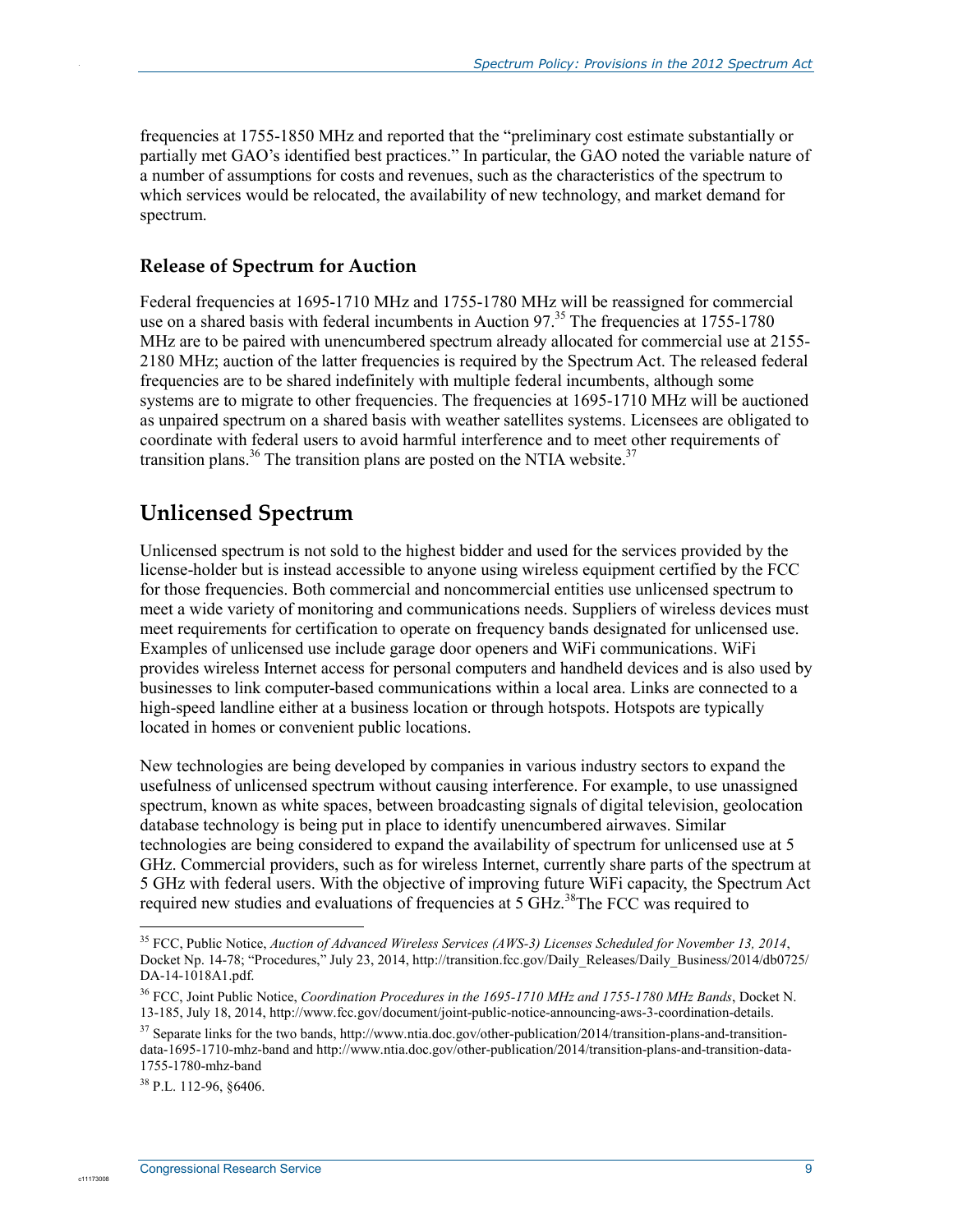commence a proceeding that might open access for some unlicensed devices in the 5350-5470 MHz band.<sup>39</sup> The NTIA was required to prepare an evaluation of spectrum-sharing technologies for the 5350-5470 MHz and 5850-5925 MHz bands.<sup>40</sup> Pursuant to the findings of the two agencies, the FCC has issued a *Report and Order*<sup>41</sup>that adds100 MHz of spectrum for unlicensed use by changes in usage at frequencies ranging from the 5.15-5.85 GHz part of the band. Future actions are likely to release additional segments of the band.

## **Measures to Improve Competition**

Implementation of the Spectrum Act raises a number of policy issues such as how to structure incentive auctions and how best to utilize spectrum assigned for federal use. Inherent to these debates is the question of how to provide access to spectrum on a competitive basis. Proposals intended to improve competitive access to spectrum include modifying FCC auction rules to provide licenses with smaller area coverage, to encourage participation by designated entities, and to establish limitations on the number of licenses available to Verizon or  $AT&T$ . Spectrum caps might limit the amount of spectrum available through auction to the top two carriers in key auctions such as those for repurposed television spectrum.

### **Geographic Coverage of Spectrum Licenses**

A number of comments and petitions for reconsideration have been filed to request that the FCC include licenses for Cellular Market Areas (CMAs) in its auction rules, arguing that smaller licenses are more affordable to small, primarily rural, carriers and more nearly match the location of their target customer base. For example, using auction rules that allowed only for Economic Areas (EAs), the FCC created 176 licenses for the H Block auction (Auction 96), as compared to a potential 700 CMA licenses. For the Broadcast Incentive Auction, the FCC plans to create Partial Economic Area licenses within Economic Areas, to allow for a greater choice between urban and rural coverage among bidders for licenses.<sup>42</sup>

## **Spectrum Caps and Screens**

The history of spectrum caps as a policy to promote competition dates to preparations for the first spectrum license auctions. The FCC decided to set caps on the amount of spectrum any one company could control in any geographically designated market. The FCC's support of spectrum capping was based on the theory that each license has an economic value and a foreclosure value. The economic value is derived from the return on investment in spectrum licenses and network

1

c1117300

<sup>&</sup>lt;sup>39</sup> FCC, *Notice of Proposed Rulemaking: 5GHz Unlicensed Spectrum (UNII)*, FCC13-22, released February 20, 2013, http://www.fcc.gov/document/increased-spectrum-available-unlicensed-devices-5-ghz-band.

<sup>40</sup> Department of Commerce, Evaluation of the 5350-5470 MHz and 5850-5925 MHz Bands Pursuant to Section 6406 (b) of the Middle Class Tax Relief and Job Creation Act of 2012, January 2013, http://www.ntia.doc.gov/files/ntia/ publications/ntia\_5\_ghz\_report\_01-25-2013.pdf.

<sup>41</sup> http://www.fcc.gov/document/5-ghz-u-nii-ro

<sup>&</sup>lt;sup>42</sup> "Wireless Telecommunications Bureau Seeks Comment on a Proposal to License the 600 MHz Band Using 'Partial Economic Areas,'" FCC, DA 13-2351, December 11, 2013, and FCC Public Notice, *WTB Provides Details About Partial Economic Areas*, Docket No. 12-268, released June 2, 2014, http://www.fcc.gov/document/wtb-providesdetails-about-partial-economic-areas .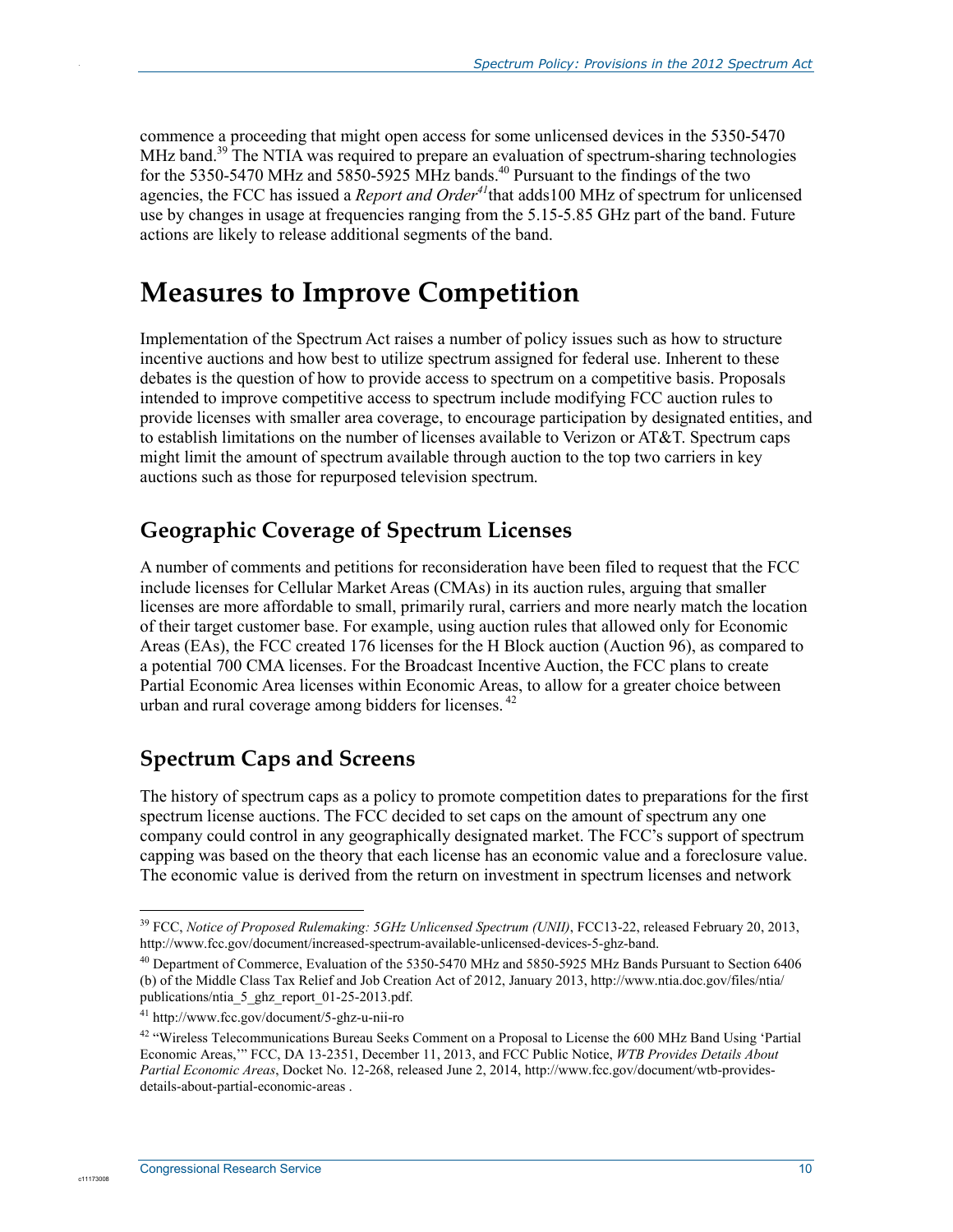infrastructure. The foreclosure value is the value to a wireless company that already has substantial market share and wants to keep its dominant position by precluding competition. Spectrum caps were chosen as the method to prevent foreclosure bidding. The intent was to ensure multiple competitors in each market and to restrict bidding to only the licenses that could be used in the near term.

Beginning in 2001, spectrum policy placed increased emphasis on promoting spectrum and market efficiency. The FCC ruled to end spectrum caps, citing greater spectral efficiency from larger networks as one benefit of the ruling. Spectrum caps were seen as barriers to mergers within the wireless industry, to the growth of existing wireless companies, and to the benefits of scale economies. The spectrum caps were eliminated on January 1, 2003.<sup>43</sup> Auction rules requiring the timely build-out of networks became a key policy tool to deter hoarding. The FCC instituted a policy for evaluating spectrum holdings on a market-by-market, case-by-case basis a practice referred to as spectrum screening—as a measure of competitiveness.

Current proposals to reinstate spectrum caps reflect different perspectives on competition and the role of spectrum license auctions. Although some would like to see Verizon and AT&T excluded from participation in the Broadcast Incentive Auction, the Spectrum Act prohibits exclusion of any qualified bidder.<sup>44</sup> How this approach might be implemented and how limitations might affect auction revenue have been the topic of spirited debate. Numerous position papers have argued effectively that any form of spectrum cap would depress auction revenues or, from a different perspective, that spectrum caps would have no impact on revenue and might even enhance it.<sup>45</sup> The Department of Justice has filed comments regarding the important role of spectrum access for competition and innovation. It has urged the FCC to promulgate auction rules that would prevent bids based on the foreclosure value of spectrum and that would enhance bidding opportunities for smaller carriers.46

A separate FCC Report and Order will establish new guidelines on the amount of spectrum that any one carrier may hold.<sup>47</sup> The FCC plans to apply its new criteria to the incentive auction by placing restrictions on bidding activity intended to handicap the ability of Verizon and AT&T to acquire licenses in certain areas. The majority of the 700 MHz band commercial licenses were purchased at auction in 2008 (Auction 73) by Verizon and AT&T,<sup>48</sup> which together also hold approximately 70% of commercial spectrum licenses below 1000 MHz.<sup>49</sup> The other two national

<u>.</u>

c11173008

<sup>&</sup>lt;sup>43</sup> FCC News, "FCC Announces Wireless Spectrum Cap to Sunset Effective January 1, 2003," November 8, 2001. Report and Order FCC-01-328. See Docket No. 01-14, *Notice of Proposed Rulemaking*, released January 23, 2001, at http://hraunfoss.fcc.gov/edocs\_public/attachmatch/FCC-01-28A1.pdf.

<sup>44 47</sup> U.S.C. 309 (j) (17) (A).

<sup>45</sup> Many of these papers have been filed with the FCC and can be accessed under the docket for *Policies Regarding Mobile Spectrum Holdings*, WT Docket N0. 12-269.

<sup>46</sup> *Ex parte* submission to the FCC by the Department of Justice, *In the Matter of Policies Regarding Mobile Spectrum Holdings*, WT Docket No. 12-269, April 11, 2013.

<sup>47 &</sup>quot;FCC Adopts Revised FCC Mobile Spectrum Holdings Policies," FCC News, May 15, 2014, http://www.fcc.gov/ document/fcc-adopts-revised-mobile-spectrum-holdings-policiesand *Mobile Spectrum Holdings Report and Order,*  Docket No. 12-269, released June 2, 20014, http://www.fcc.gov/document/mobile-spectrum-holdings-report-and-order.

 $48$  The major auction of licenses for the 700 MHz band was Auction 73. Some information about the top ten successful bidders in Auction 73 is available at Wireless Strategy, FCC Auctions, http://www.wirelessstrategy.com/ 700auction.html.

<sup>&</sup>lt;sup>49</sup> "Fact Sheet FCC Mobile Spectrum Holdings," May 2014, FCC staff report, http://www.fcc.gov/document/fact-sheetfcc-mobile-spectrum-holdings-rules.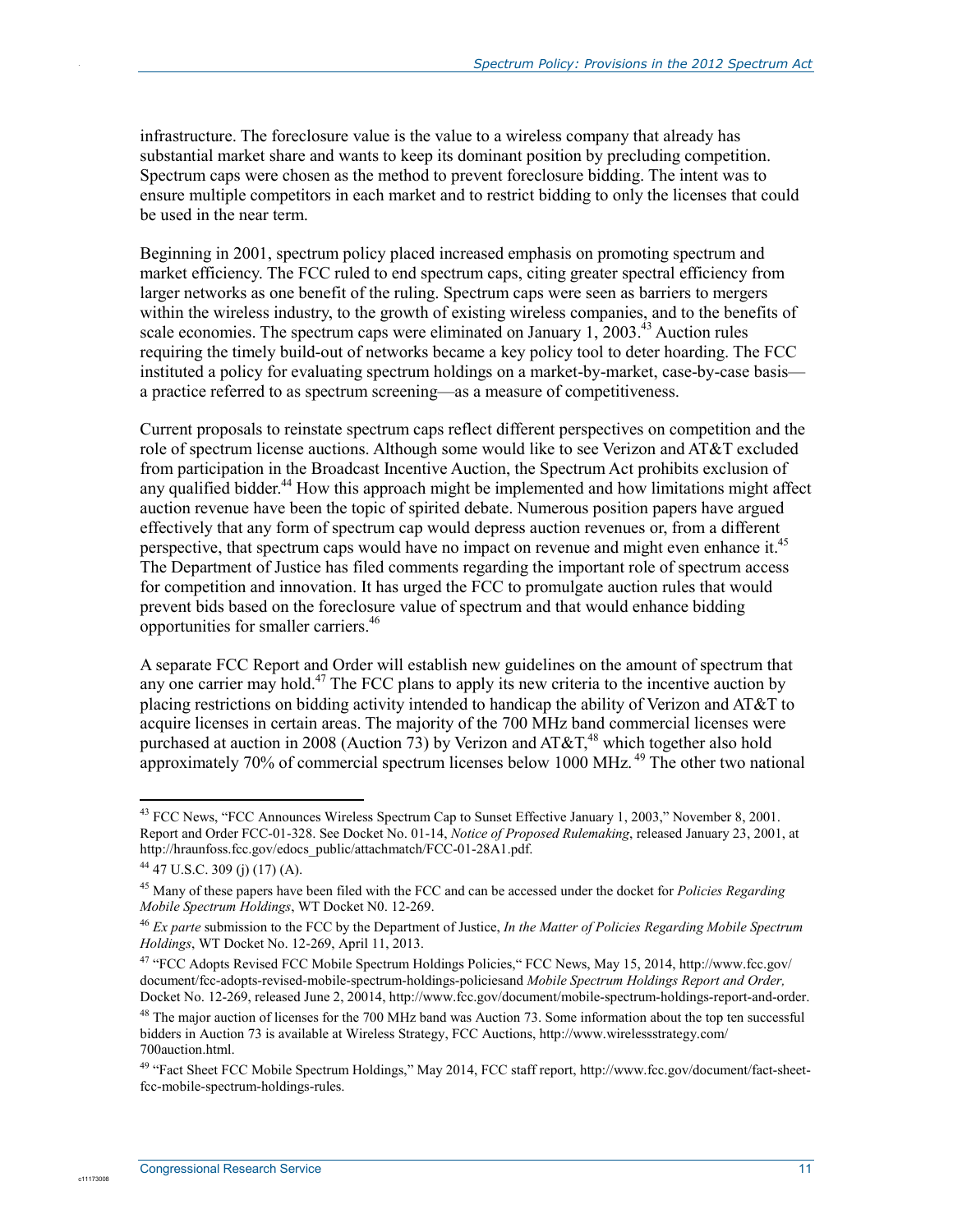carriers, Sprint (majority-controlled by SoftBank, Corp., a Japanese telecommunications provider) and T-Mobile, Inc. (majority-owned by Deutsche Telekom, AG), own 15% of commercial licenses below 1000 MHz. Although Sprint and T-Mobile are generally viewed as the primary beneficiaries of the bidding rules, the rules are also intended to provide opportunities for smaller carriers to bid successfully. Based on the amount of spectrum released by the broadcasters, a block of spectrum will be set aside in each market with bidding priority for Sprint, T-Mobile, and any entrant deemed not to have national network coverage. If, for example, 60 MHz of spectrum is made available by broadcasters, 20 MHz will be reserved; as described by the staff report, all registered bidders would be eligible to compete for licenses not acquired in priority bidding as well as in the remaining 40 MHz. It is uncertain if, or how, the FCC might modify the spectrum screen rules if there is a successful merger of T-Mobile and Sprint, which might occur before the auction takes place.

## **Designated Entities**

.

One tool that the FCC regularly uses to improve competition among current and potential wireless network providers is the establishment of bidding credits for smaller companies, referred to as Designated Entities. A Designated Entity meets established criteria for size and revenue and is awarded a credit against the purchase price of an auctioned license, based on these criteria.  $^{50}$ Presently, small businesses with average gross revenue of no more than \$40 million in the preceding three years receive a credit of 15%. A very small business, with revenue of \$15 million or less over three years, receives a credit of 25%. Rules governing eligibility for designated entity status include restrictions on the use of spectrum assets acquired through a successful bid at auction. For example, currently not more than 25% of spectrum assets acquired with a bidding credit can be leased to a larger partner with which the company has what is described as an attributable material relationship (AMR).

The FCC will reconsider the rules for designated entities in an upcoming proposed rulemaking proceeding.<sup>51</sup> Among the rules to be reevaluated are those for AMR, which the FCC believes may be discriminating against entrepreneurs that have formed partnerships with larger companies. In preparation for the Broadcast Incentive Auction, the FCC has granted a waiver to a private equity company that exceeds the income limits; this may set a precedent for future waivers that will widen the pool of potential bidders through more generous interpretations of designated entity rules.52 The history of Designated Entity status and benefits—especially for minority ownership—of relaxing the rules are detailed in a report by the Minority Media & Telecom Council (MMTC).<sup>53</sup>

1

 $^{50}$  For complete description of current rules, see http://www.law.cornell.edu/cfr/text/47/1.2110.

<sup>&</sup>lt;sup>51</sup> Official FCC Blog, "Empowering Small Businesses," Roger Sherman, Wireless Telecommunications Bureau Chief, August 1, 2014, http://www.fcc.gov/blog/empowering-small-businesses.

<sup>52</sup> FCC, *Order,* Docket No. 12-268, released July 23, 2014, http://www.fcc.gov/document/commission-grants-grainmanagement-waiver-section-12110b3.

<sup>53</sup> MMTC, *Digital Déjà vu: A Road Map for Promoting Minority Ownership in the Wireless Industry*, S. Jenell Trigg and Jeneba Jalloh Ghatt, February 25, 2014, http://mmtconline.org/mmtc-white-paper-wireless-ownership-02-24-14/.